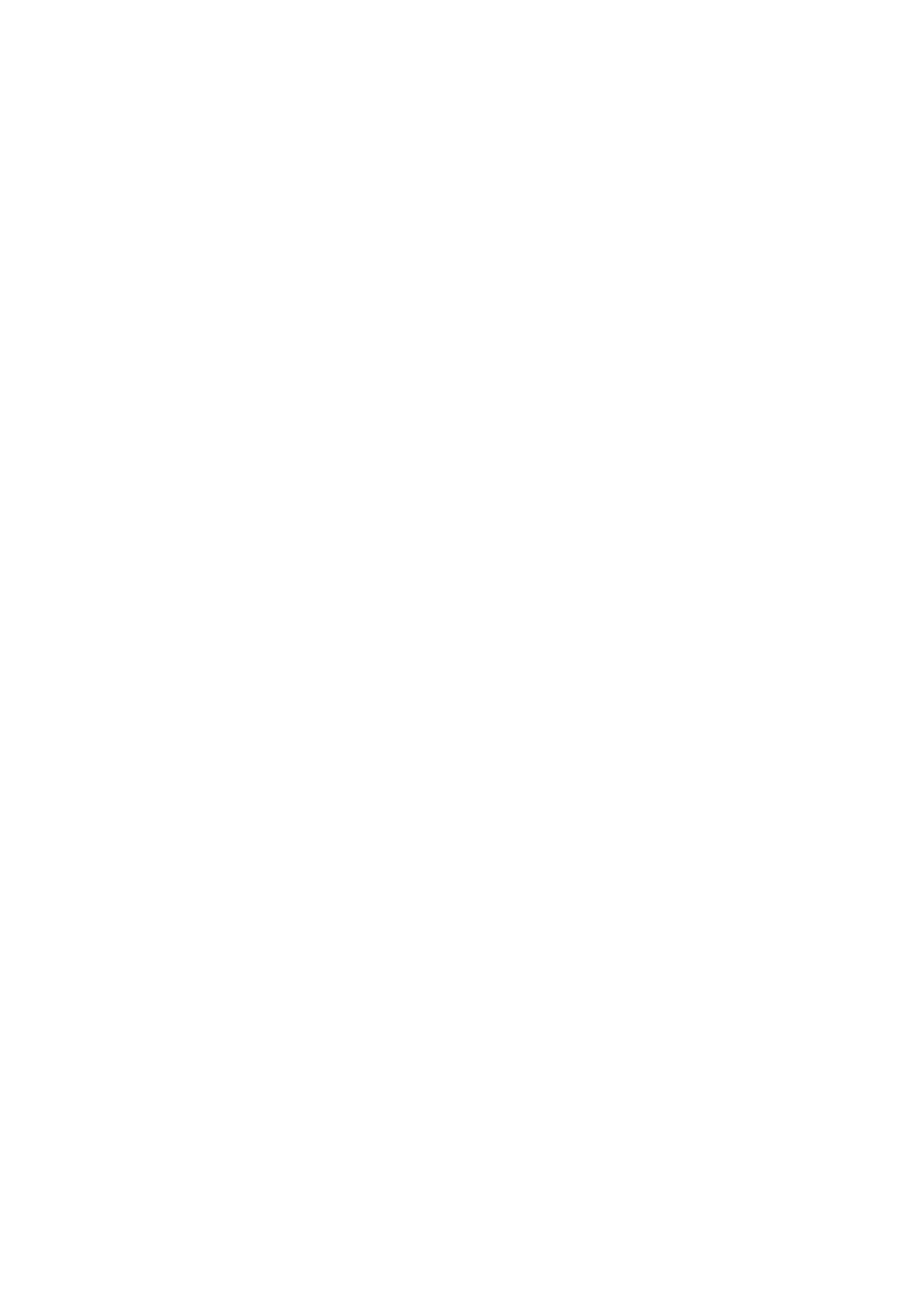The author assumes no responsibility for any errors or omissions which may appear in this document nor does it make a commitment to update the information contained herein.

Third-party brands and names are the property of their respective owners.

Sound Blaster is a registered trademark of Creative Technology Ltd in the United States and certain other countries. Sound Blaster-LINK and SB-LINK are trademarks of Creative Technology Ltd.

May 22, 1998 Taipei, Taiwan

1

6EA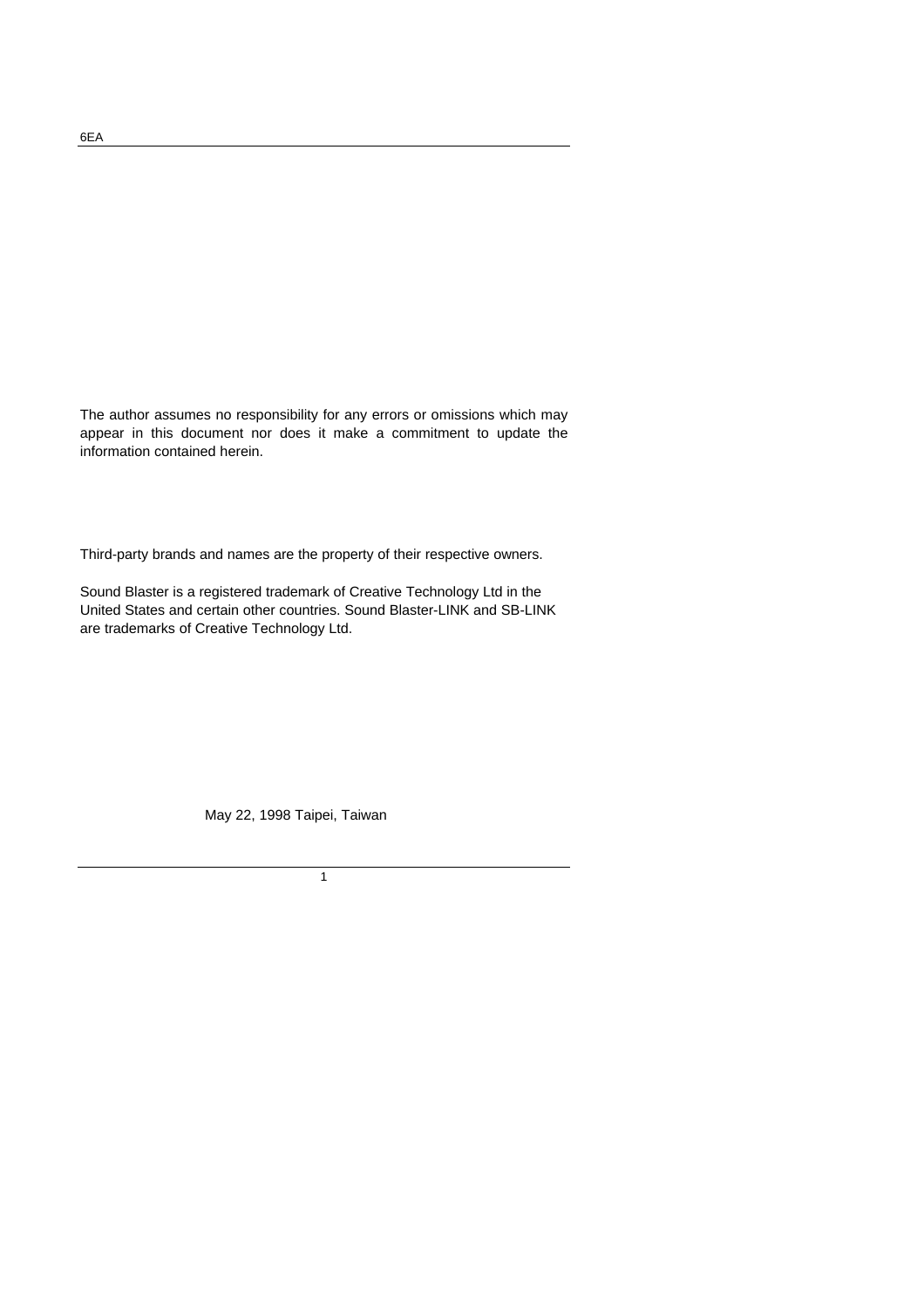## **CPU SPEED SETUP**

The system bus speed can be selectable between 66.6MHz. The user can select the system bus speed (JP2,JP3,JP4) and change the DIP SWITCH **(SW)** selection to set up the CPU speed for 200 - 366MHz processor.

 $\bullet$ <sup>\*</sup> The CPU speed must match with the frequency RATIO. It will cause **system hanging up if the frequency RATIO is higher than CPU's.**

| <b>FREQ. RATIO</b> | <b>DIP SWITCH (SW)</b> |                 |                 |           |  |
|--------------------|------------------------|-----------------|-----------------|-----------|--|
|                    | SW <sub>1</sub>        | SW <sub>2</sub> | SW <sub>3</sub> | SW4       |  |
| $X_3$              | ON                     | <b>OFF</b>      | ON              | ON        |  |
| X <sub>3.5</sub>   | OFF                    | <b>OFF</b>      | ON              | <b>ON</b> |  |
| X <sub>4</sub>     | ON                     | ON              | <b>OFF</b>      | ON        |  |
| X4.5               | OFF                    | ON              | <b>OFF</b>      | ON        |  |
| X <sub>5</sub>     | ON                     | OFF             | <b>OFF</b>      | ON        |  |
| X <sub>5.5</sub>   | OFF                    | OFF             | <b>OFF</b>      | ON        |  |

 $\bullet^*$ **JP2, JP3, JP4** (Select the system speed; 66.6 / 75 / 83 MHz)

| <b>MAIN CLOCK</b> | JP <sub>2</sub> | JP3     | JP4     |
|-------------------|-----------------|---------|---------|
| 66MHz             | $1 - 2$         | $1 - 2$ | $1 - 2$ |
| 75MHz             | $1 - 2$         | $2 - 3$ | $1 - 2$ |
| 83MHz             | $2 - 3$         | $2 - 3$ | $2 - 3$ |

**´Note: We don't recommend you to setup up your system speed up to 75 or 83MHz because they are not the standard spec. of pheriphrals. If you want to run 75 or 83 MHz in your system properly, it depends on your hardware configurations: CPU,**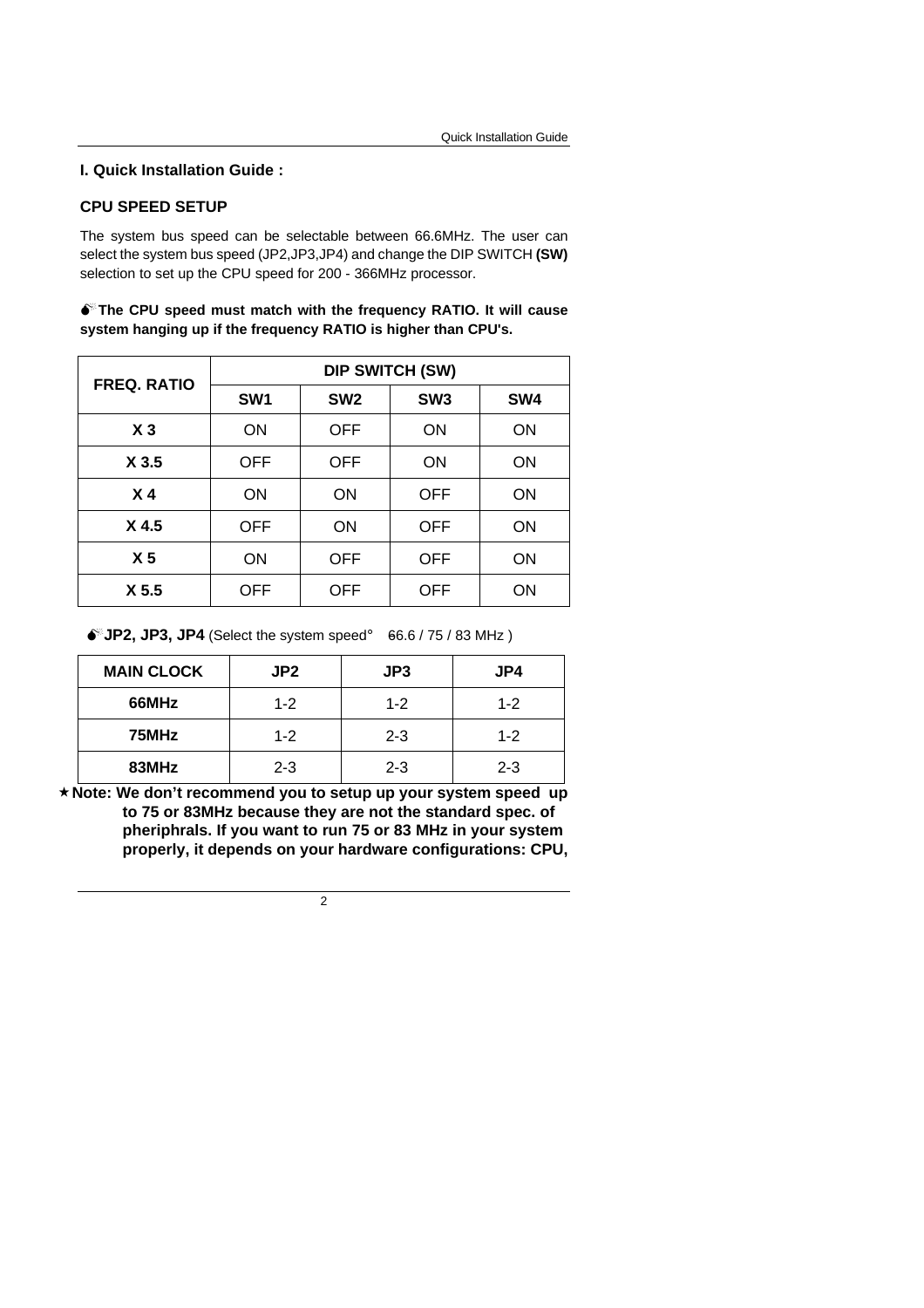# **SDRAM, Cards, etc.**



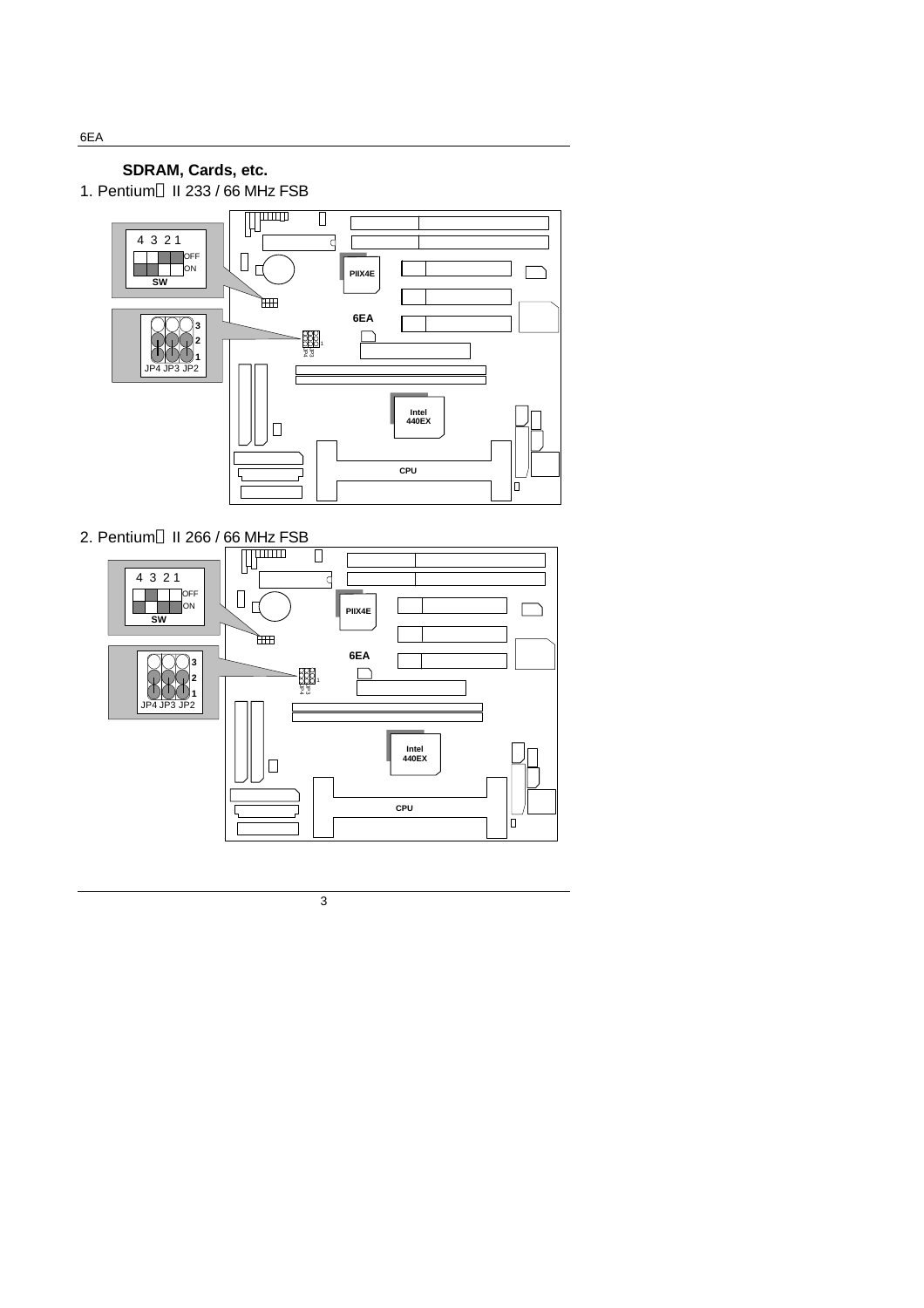

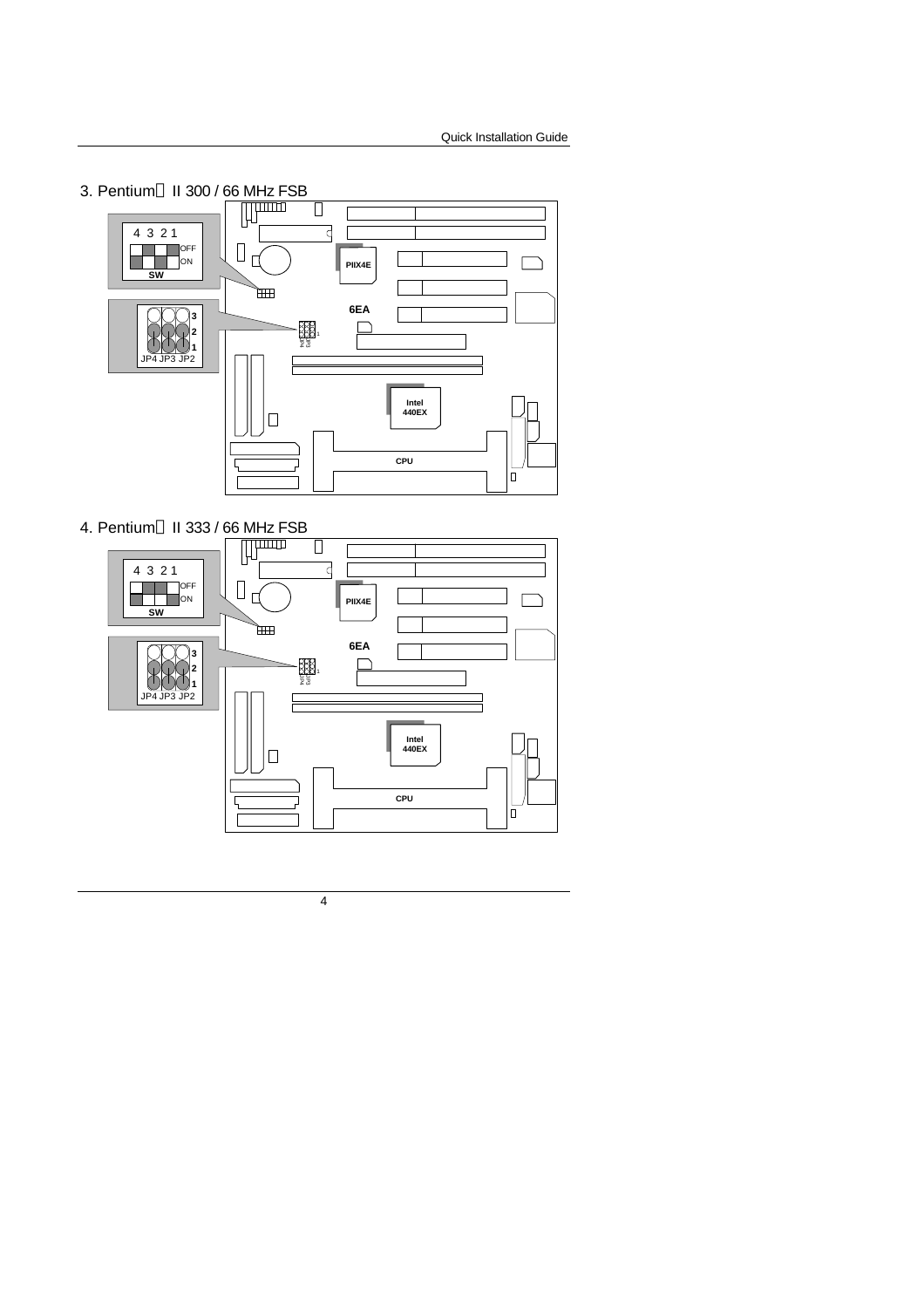

# **II. Jumper setting :**

IR : Infrared Connector (Optional)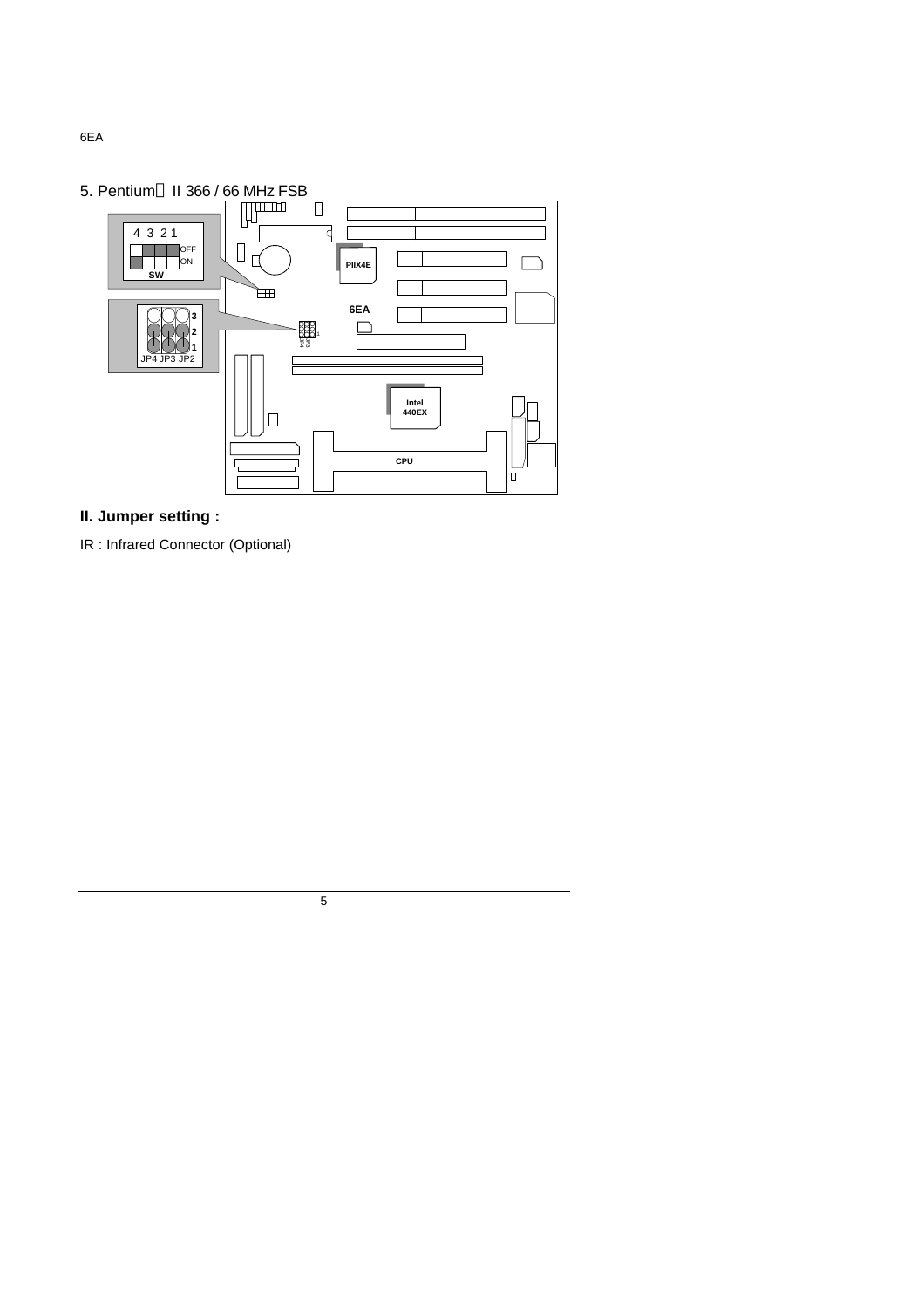

PWR : Power LED



SPK : Speaker Connector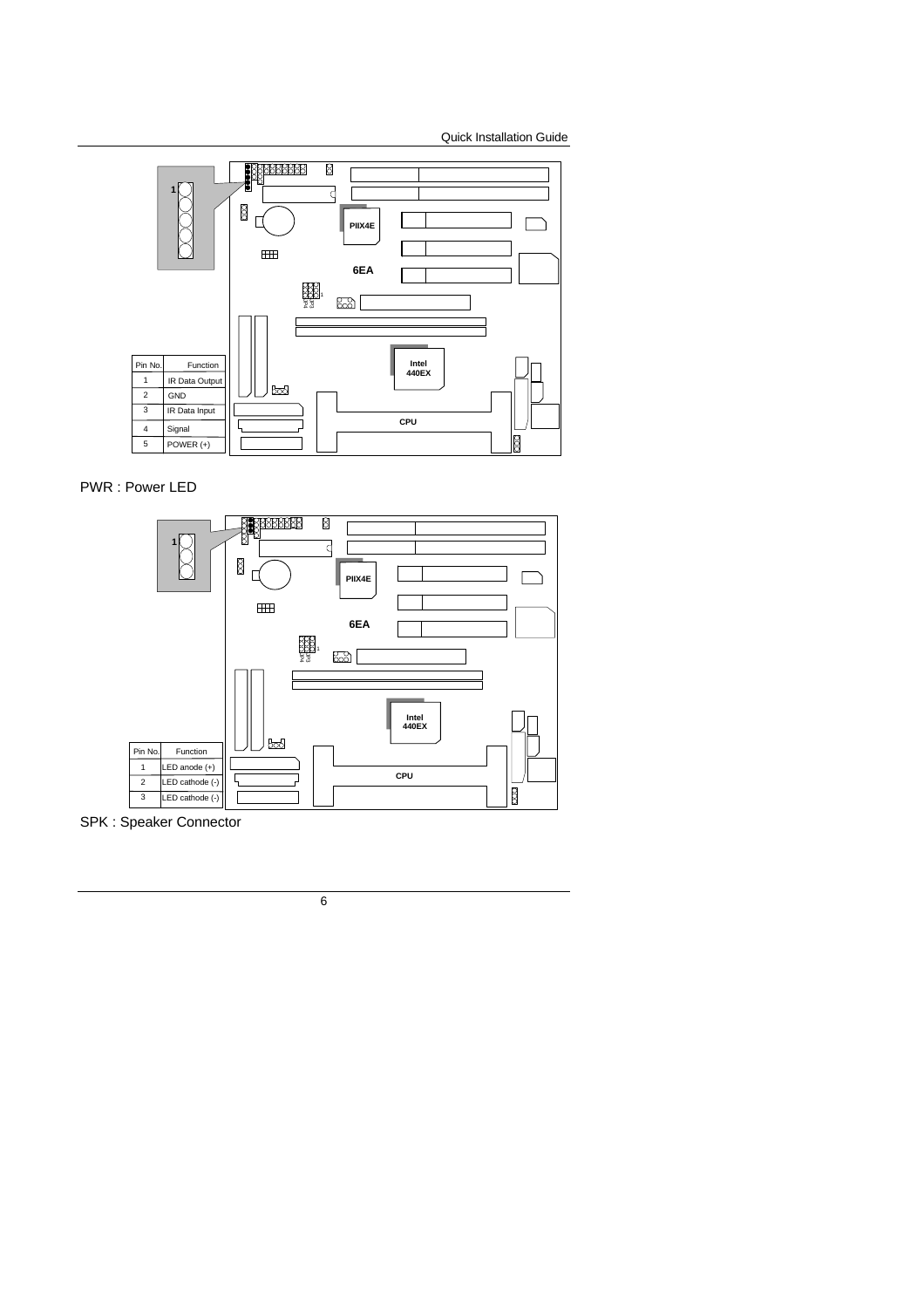

## TD : Turbo LED Connector

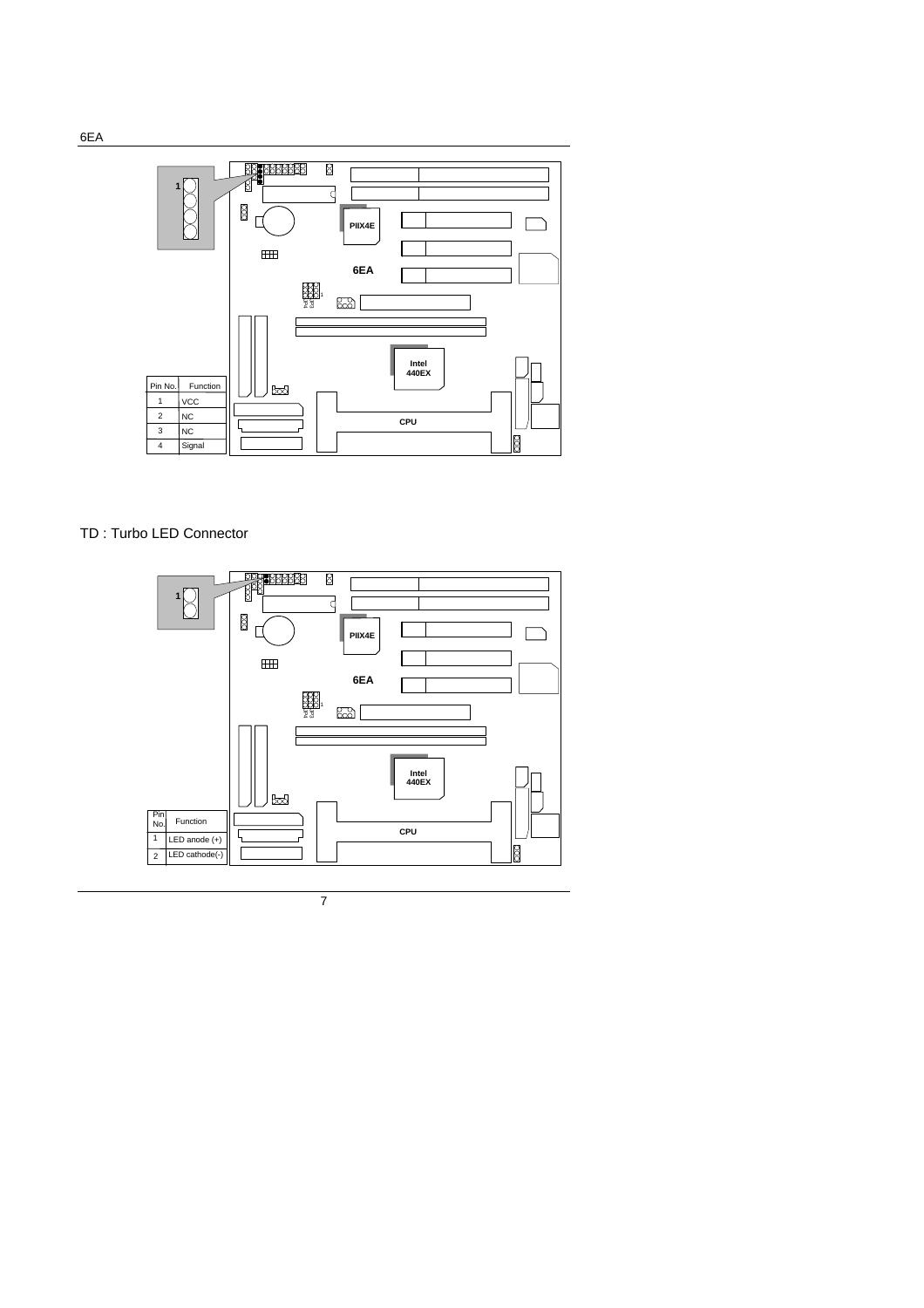# TB : Turbo Switch Connector



RST : Reset Switch

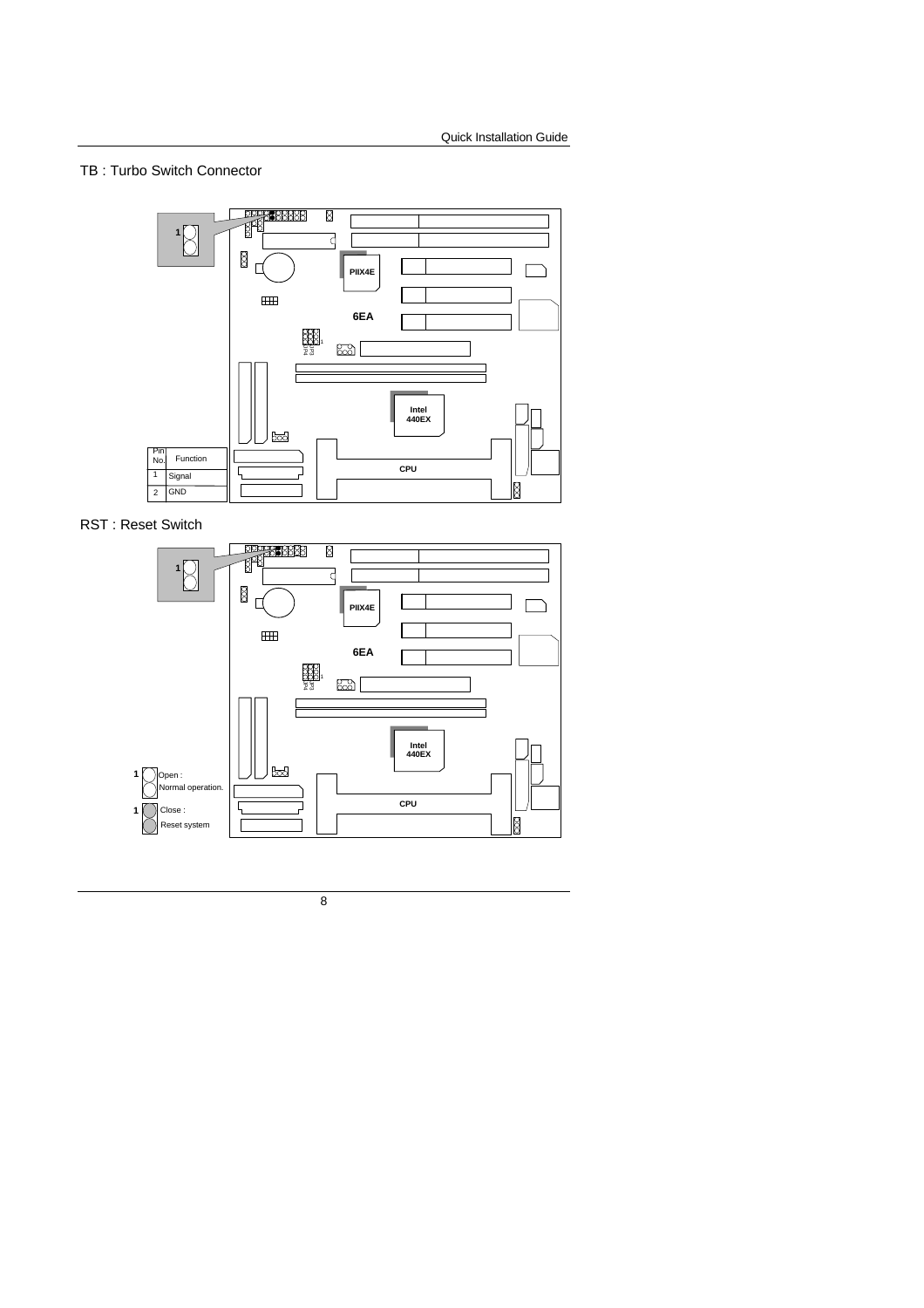# GD : Green LED Connector



GN : Green Function Switch



9

6EA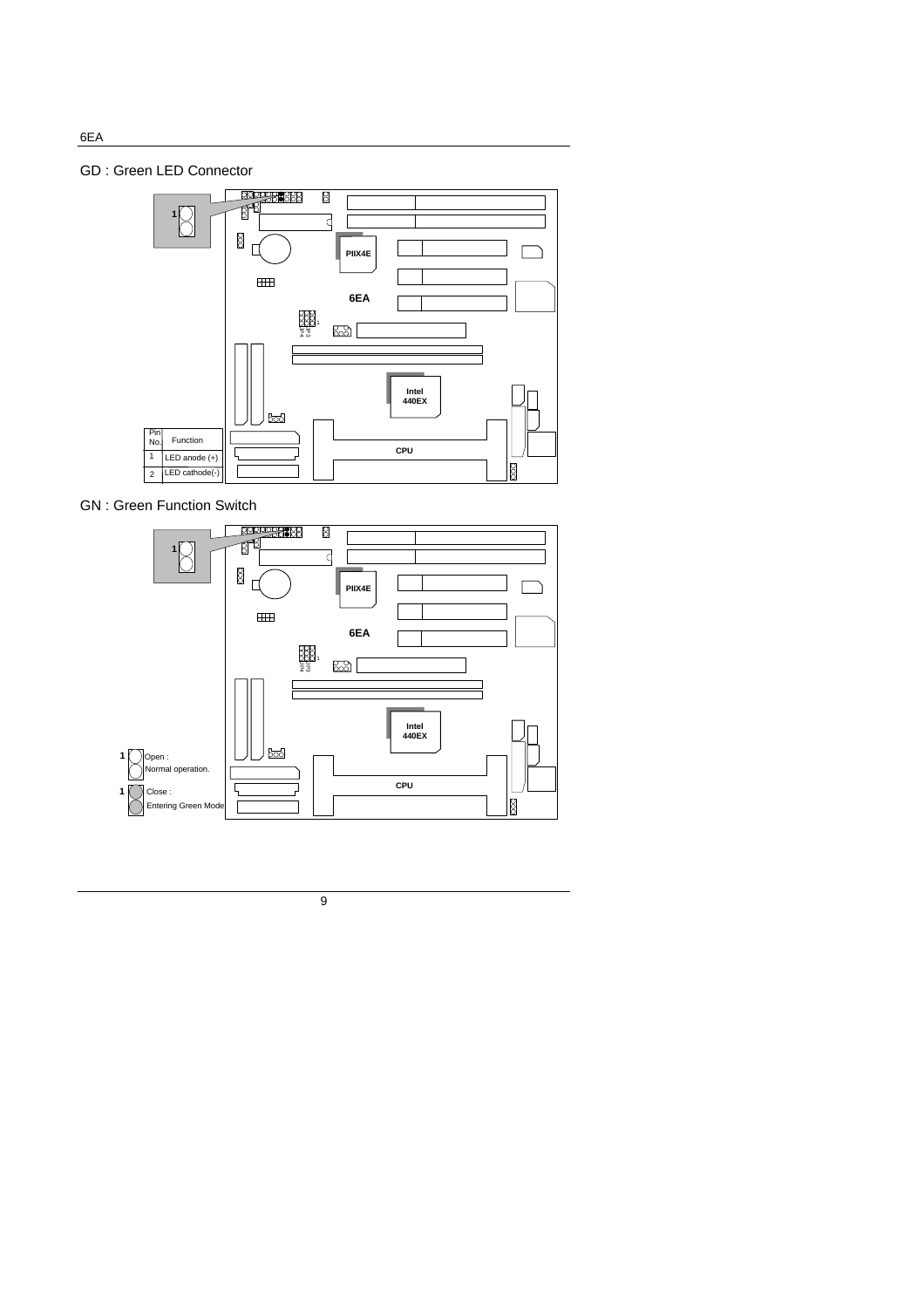

Soft PWR : Soft Power Connector



POWER : Power Connector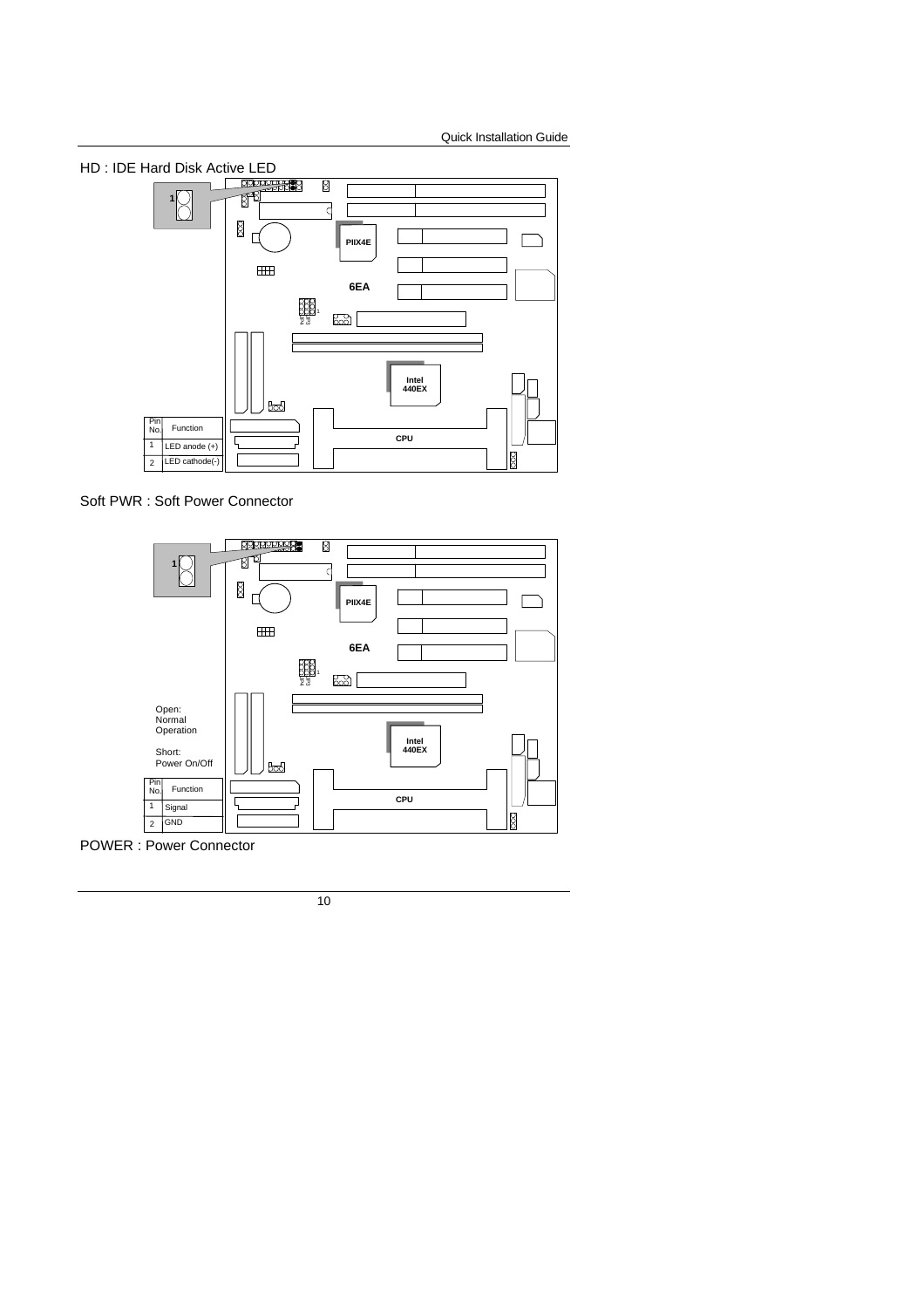

ATX POWER : ATX POWER Connector



FAN PWR : CPU Cooling Fan Power Connector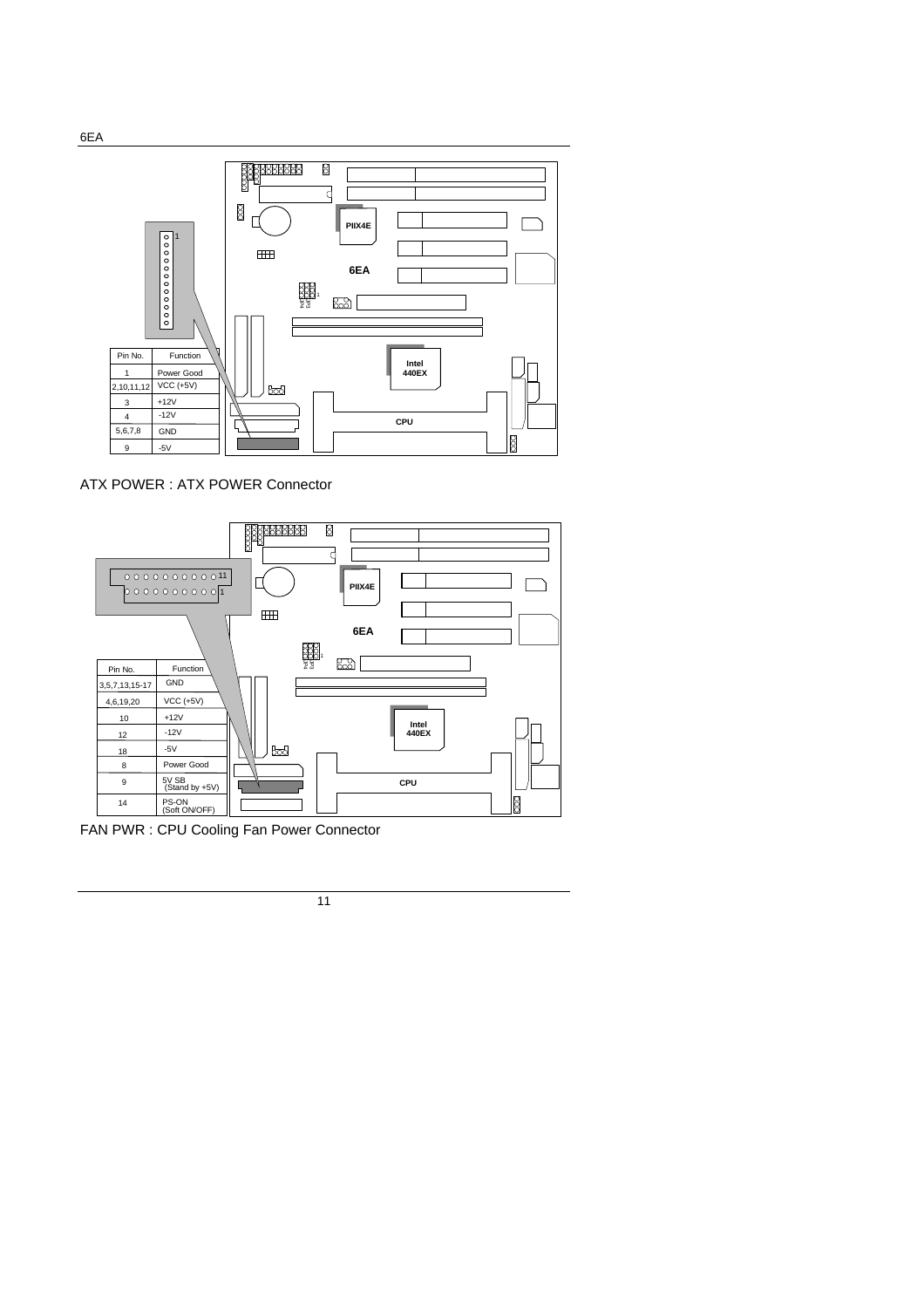

IDE1: For Primary IDE port



IDE2: For Secondary IDE port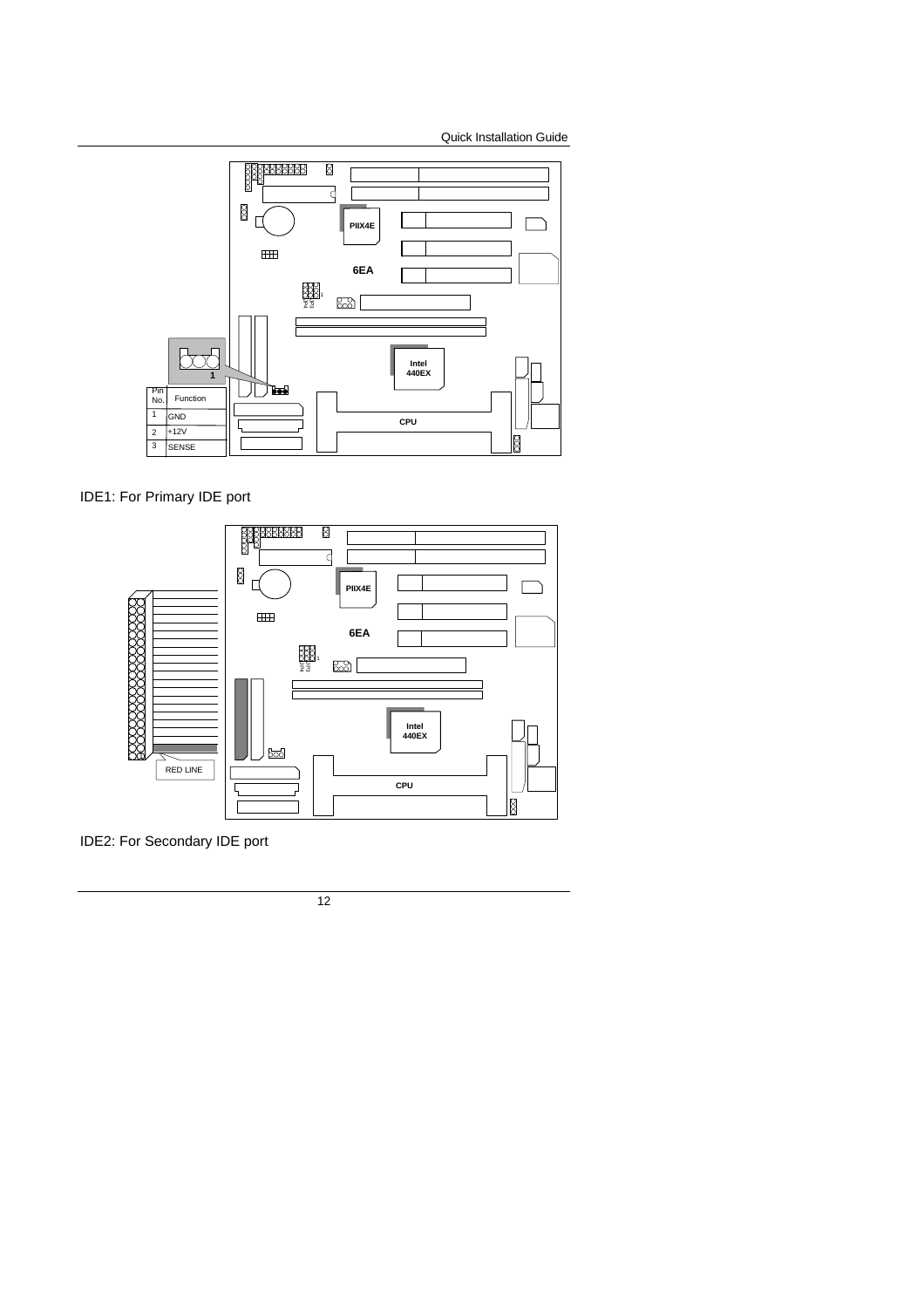LPT : LPT PORT



FLOPPY : FLOPPY PORT

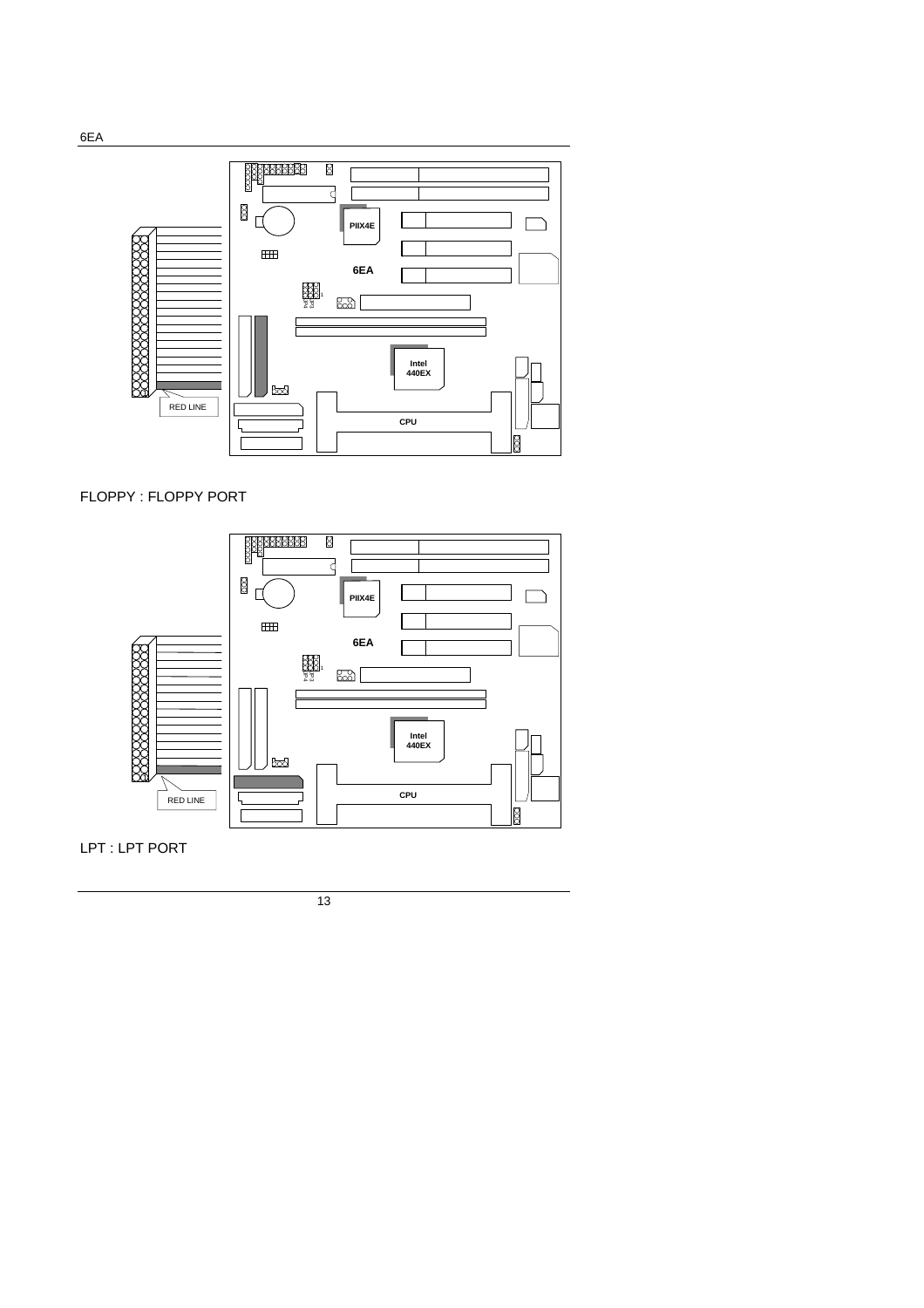

COMB : COM B PORT



COMA : COM A PORT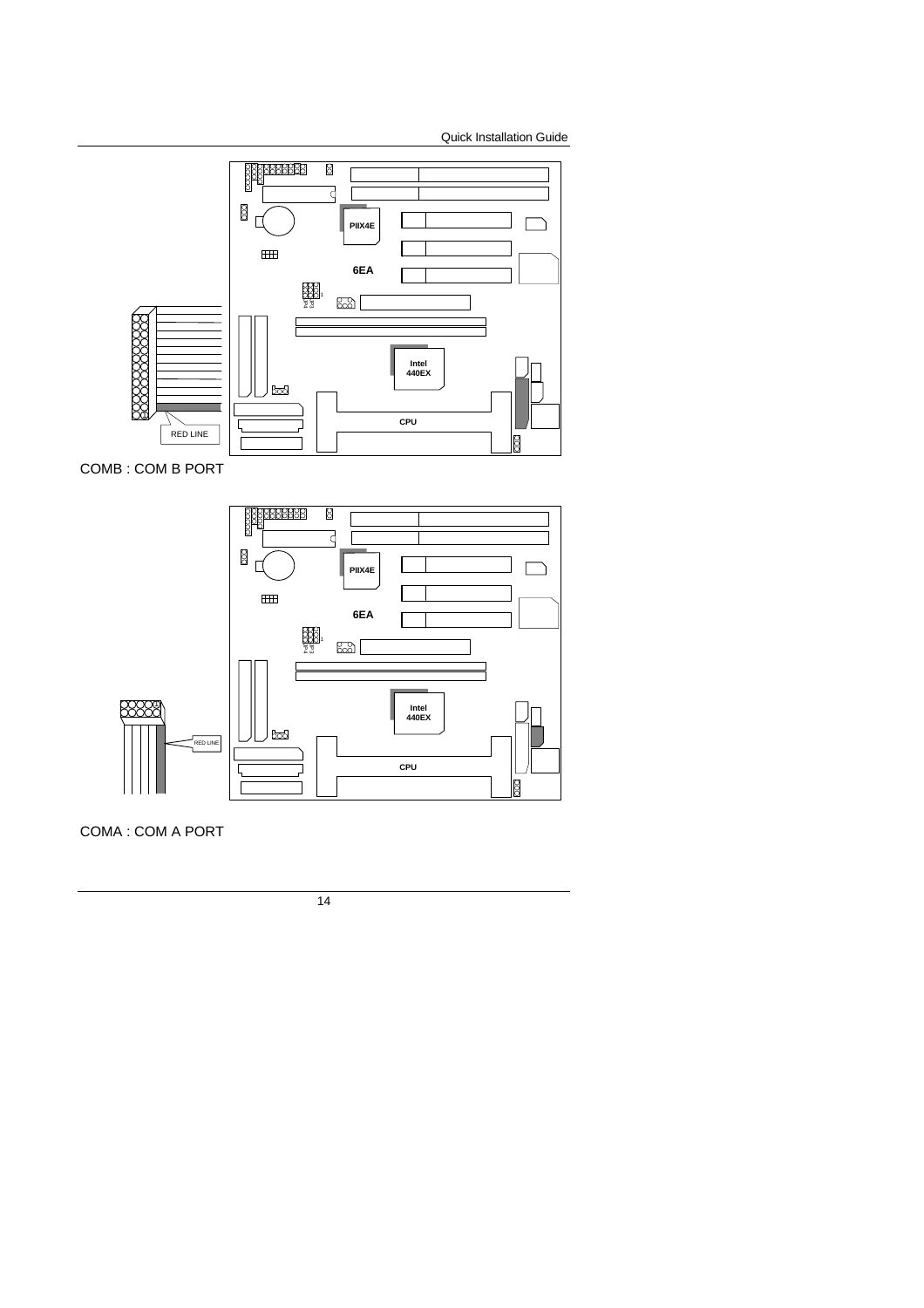

JP1 : Keyboard Power On (for ATX Power Supply only)



K.B : Keyboard Connector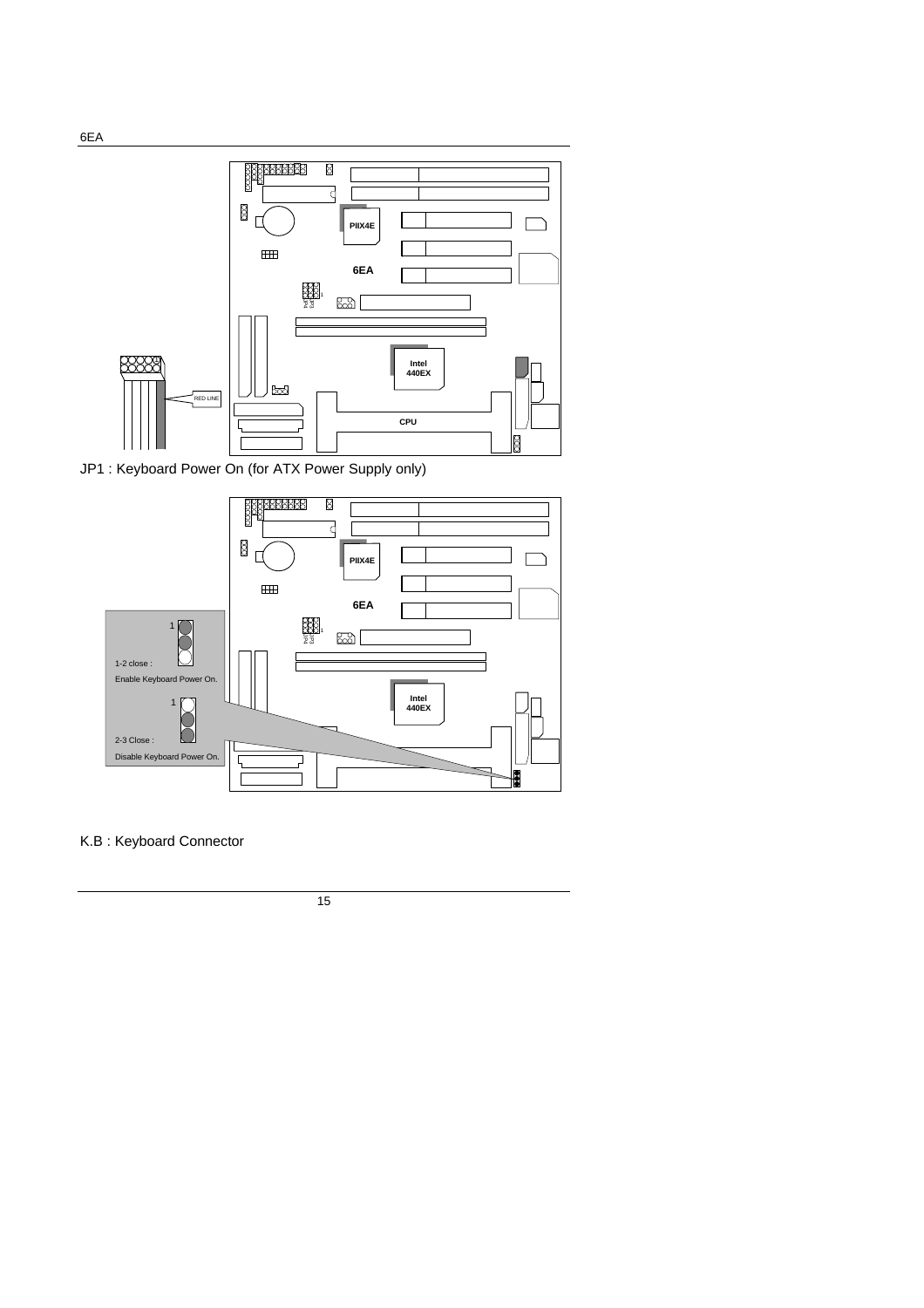

J7 : PS/2 MOUSE



USB : USB Port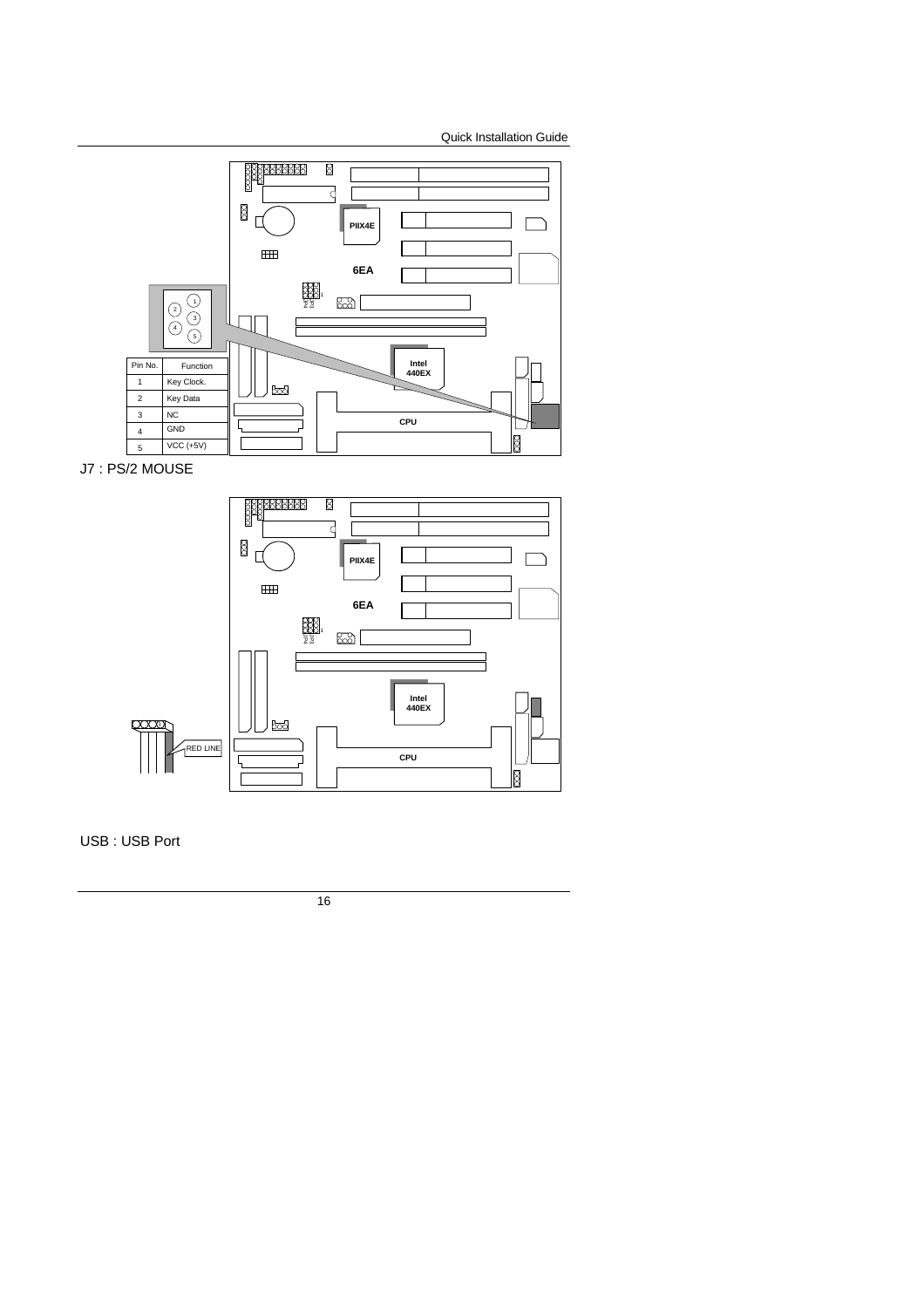

Wake on Lan (for ATX Power Supply only)



J10 : ATX Power Control Selection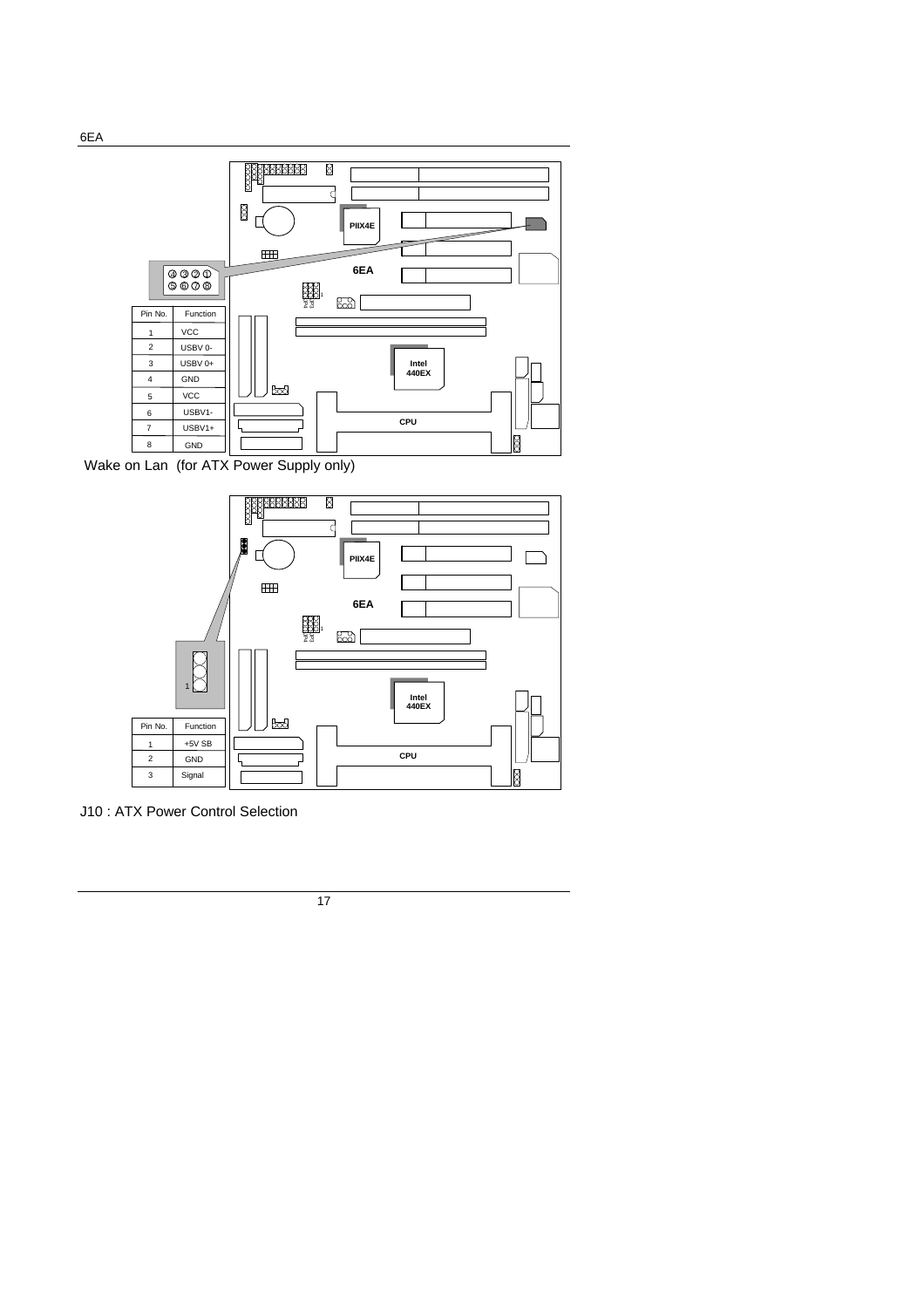

SB-LINK : For PCI Audio / Sound Card use only (Creative PCI Sound Card Support)

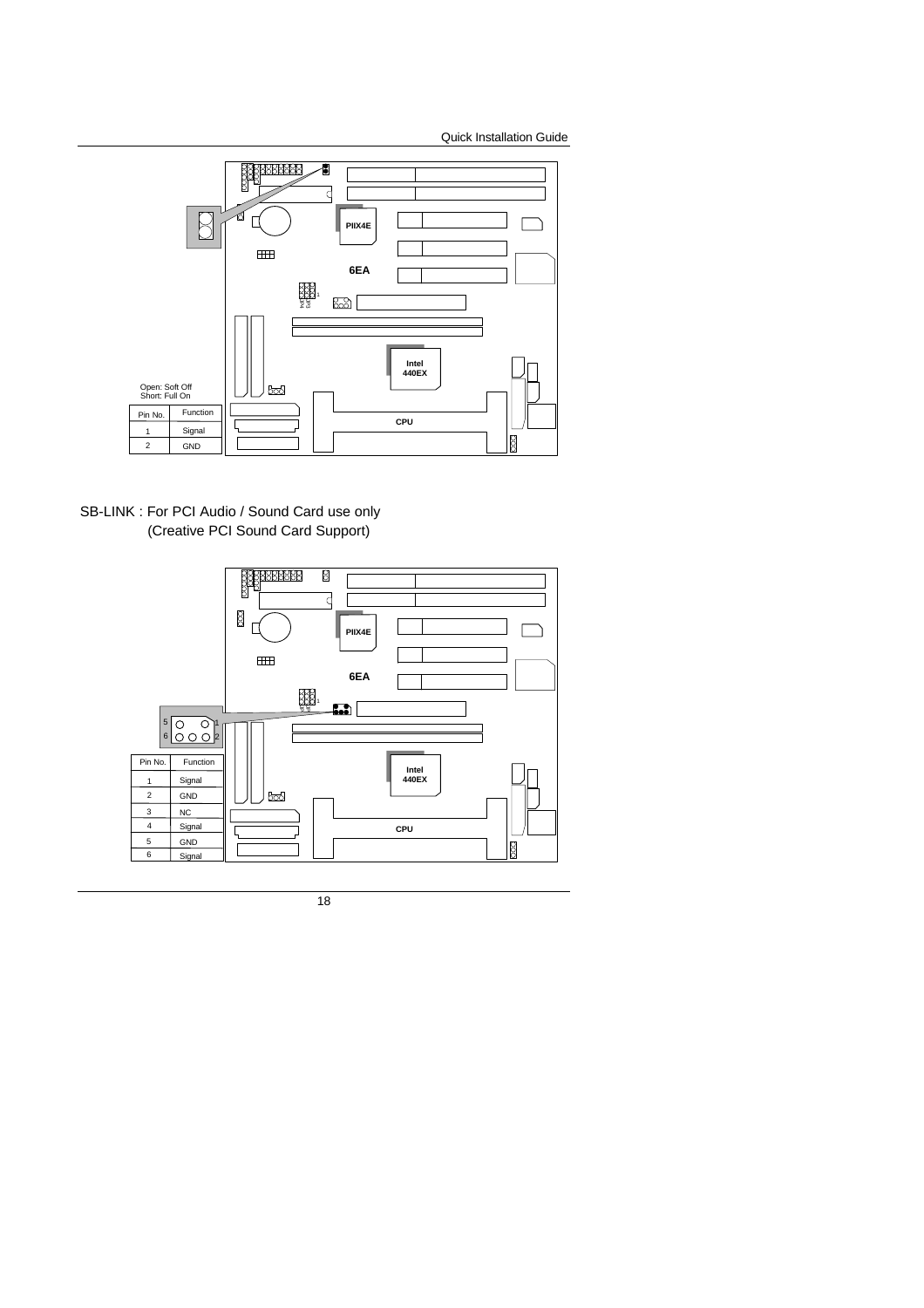# BAT1 : For Battery



- $\bullet$  Danger of explosion if battery is incorrectly replaced.
- $\bullet$  Replace only with the same or equivalent type recommended by the manufacturer.
- $\bullet$  Dispose of used batteries according to the manufacturer's instructions.

## **III. Top Performance Test Setting:**

The following performance data list is the testing results of some popular benchmark testing programs.

Users have to modify the value for each item in chipset features as follow for top performance setting.



6EA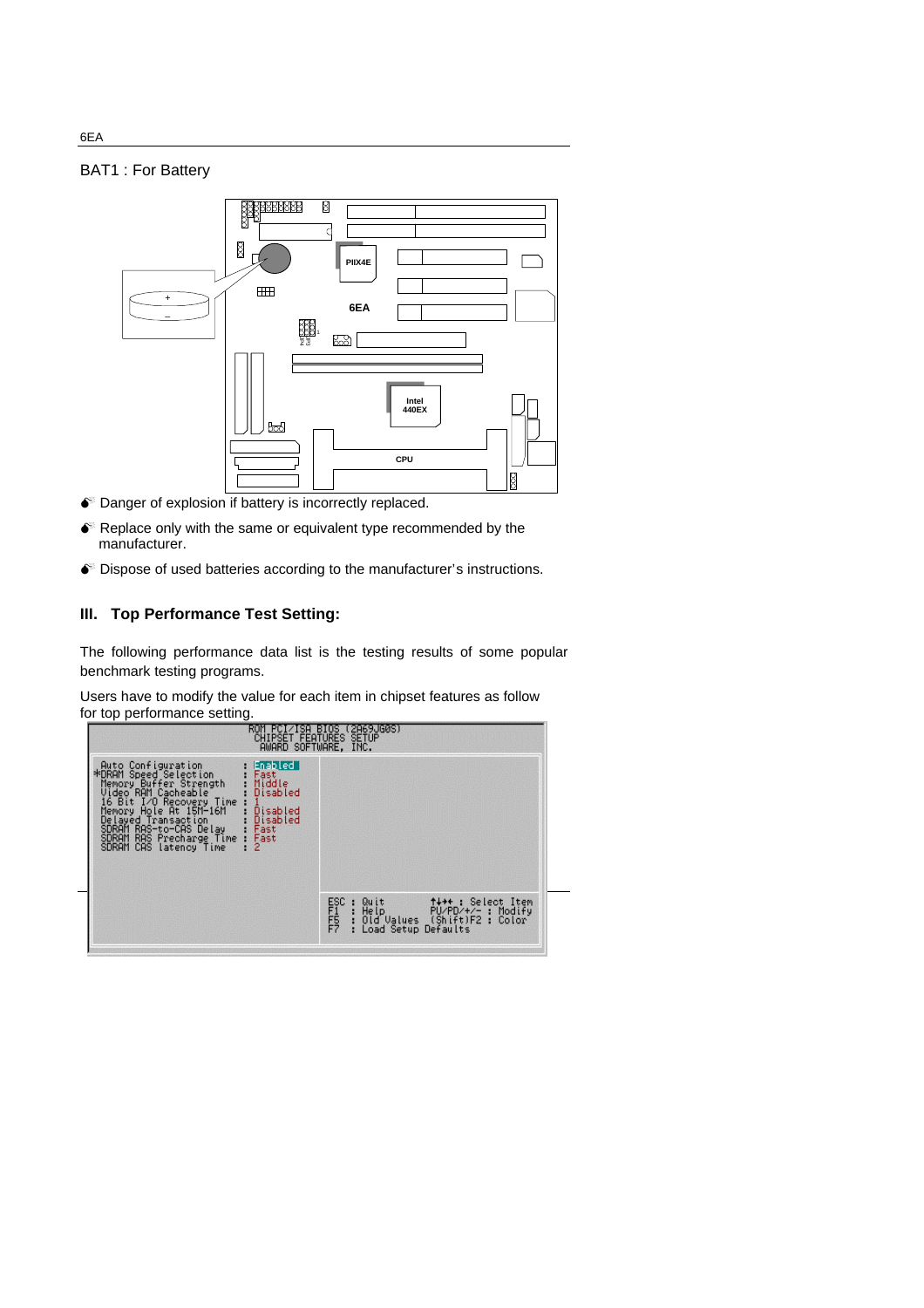\*\* Each value of items as above depends on your hardware configuration : CPU , SDRAM , Cards , etc. Please modify each value of items If your system does not work properly .